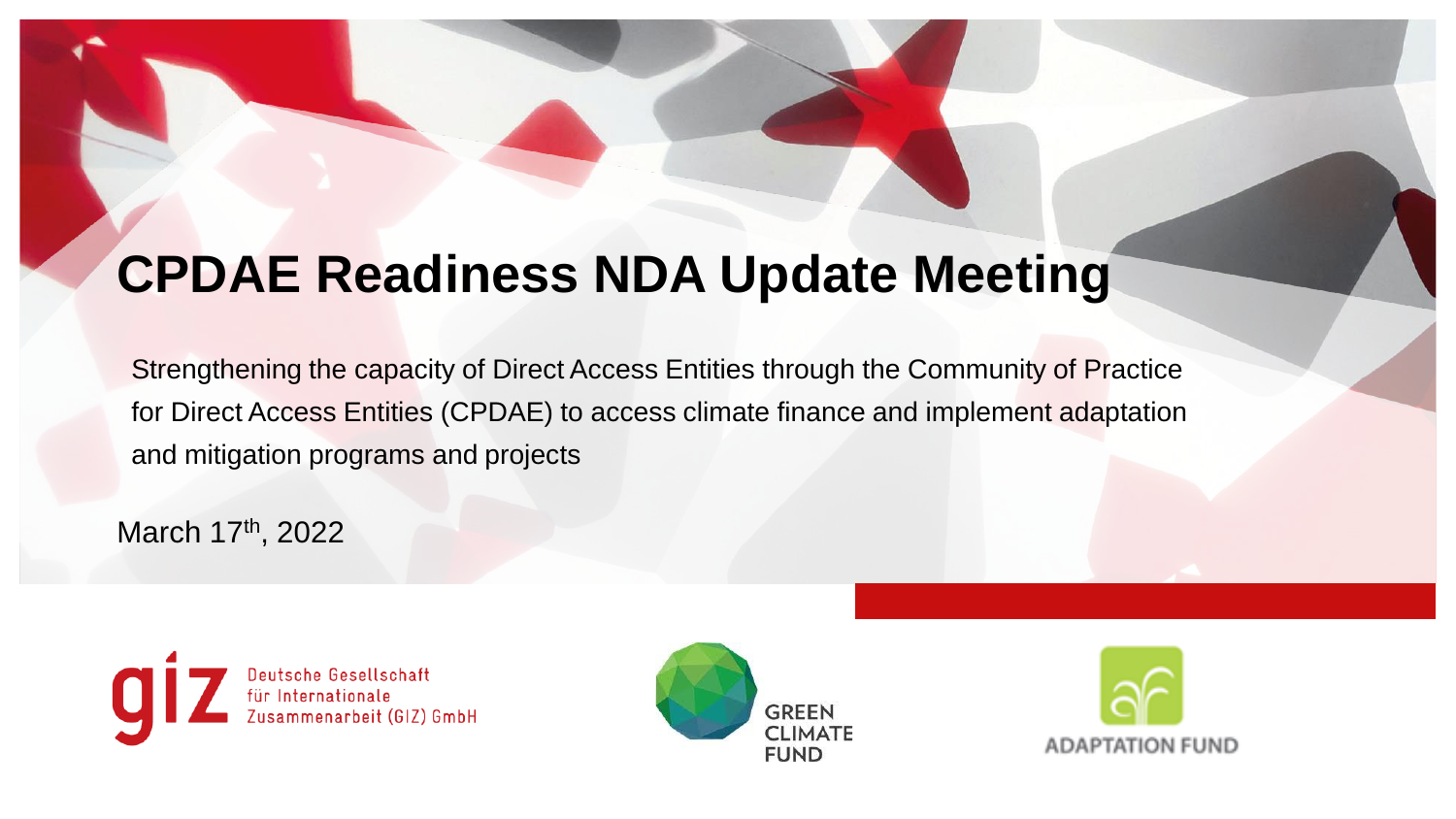## **Agenda**

- Welcoming words
- Overview: CPDAE & Readiness
- Coordination Structure
- Outcomes & Outputs
- Monitoring & Evaluation
- Timeline
- Next Steps
- Q&A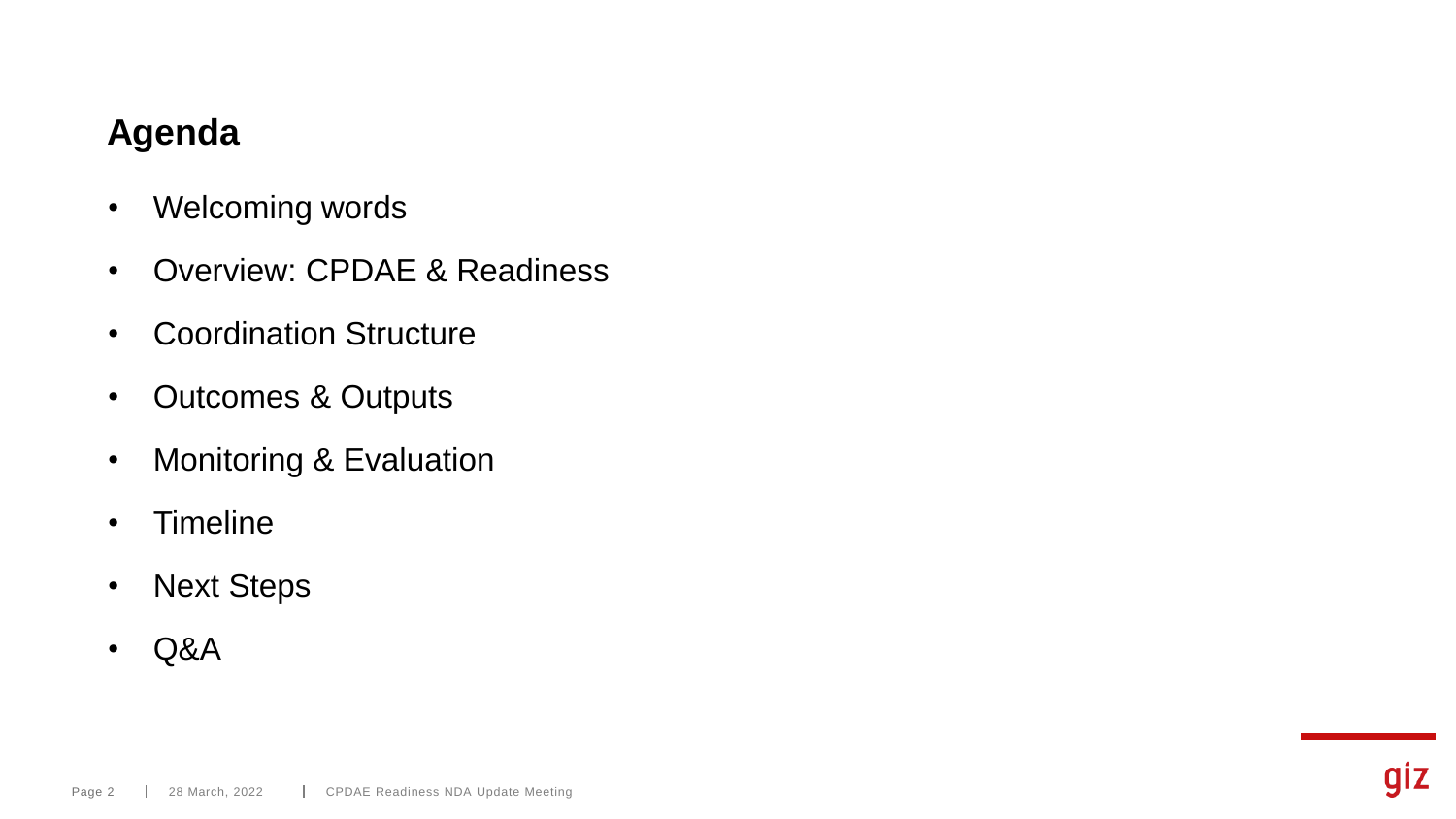## **Overview: CPDAE**

A **global network** integrated by National Implementing Entities (**NIEs**) of the Adaptation Fund (**AF**) and Direct Access Entities (**DAEs**) of the Green Climate Fund (**GCF**), involved in the programming of climate change adaptation and mitigation finance through the **Direct Access Modality.**

*Best practice approach to enhance country ownership of climate projects*



#### **The purpose of the CPDAE:**

Provide an opportunity for knowledge exchange, learning and experience sharing, collaboration and peer support within the community (and at a global scale) to:

- Increase the effectiveness of entities in accessing resources
- Programming those resources
- Implementing adaptation and mitigation projects and programs
- Through the Direct Access Modality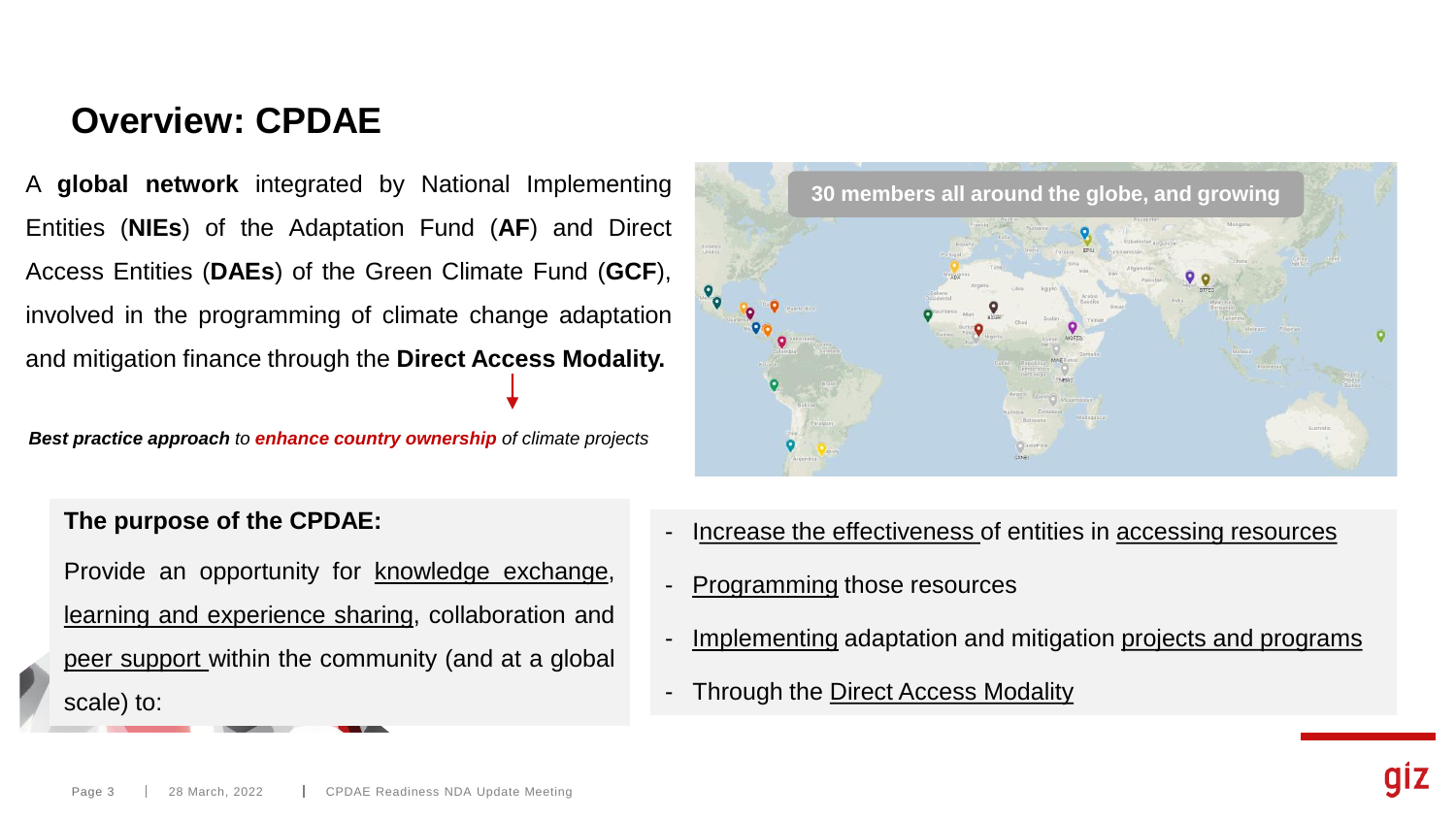## **Overview: Objective of the Readiness**

Strengthen the CPDAE at an institutional level, and the capacity of its members to perform better and access climate finance and develop and implement adaptation and mitigation projects and programs efficiently.



| Proposal title:                               | Strengthening the capacity of Direct Access Entities<br>through the Community of Practice for Direct Access<br>Entities (CPDAE) to access climate finance and<br>implement adaptation and mitigation programs and<br>projects |
|-----------------------------------------------|-------------------------------------------------------------------------------------------------------------------------------------------------------------------------------------------------------------------------------|
| Country:                                      | Argentina, Armenia, Belize, Benin, Bhutan, Colombia,<br>Costa Rica, Georgia, Mexico, Micronesia F.S., Niger,<br>Panama, Peru, Senegal, Togo,                                                                                  |
| National designated authority:                | Ministry of Economy and Finance of Peru                                                                                                                                                                                       |
| Implementing Institution:                     | Deutsche Gesellschaft für Internationale<br>Zusammenarbeit (GIZ) GmbH                                                                                                                                                         |
| Date of first submission:                     | 30 June 2021                                                                                                                                                                                                                  |
| Date of current submission.<br>version number | 22 November 2021 V.3                                                                                                                                                                                                          |

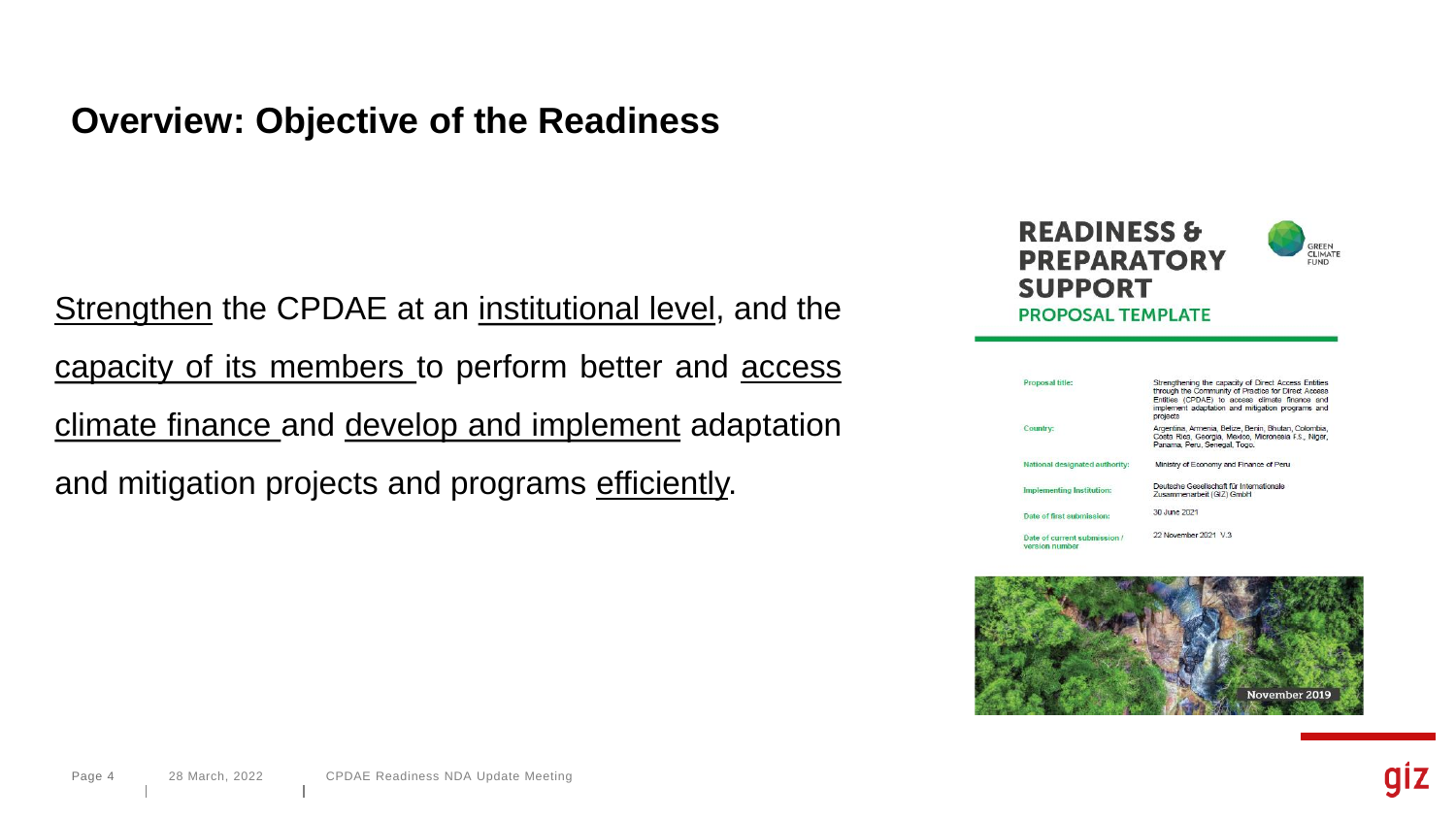## **Overview: Key Facts of the Readiness**

**Type of Support**

- $\checkmark$  Capacity building
- $\checkmark$  Pipeline Development
- $\checkmark$  Knowledge sharing and learning

**Implementation period:** 24 months **Delivery Partner:** GIZ

**Budget**

- GCF Funds allocated by NDAs: € 991,810.00 (*USD 1,170,435)*
- Funds allocated by GIZ:  $€ 244,140.00$
- **Total Budget: € 1,235,950**

**GCF Approval:** 30<sup>th</sup> of December 2021 **Lead NDA:** Ministry of Economy and Finance (Peru)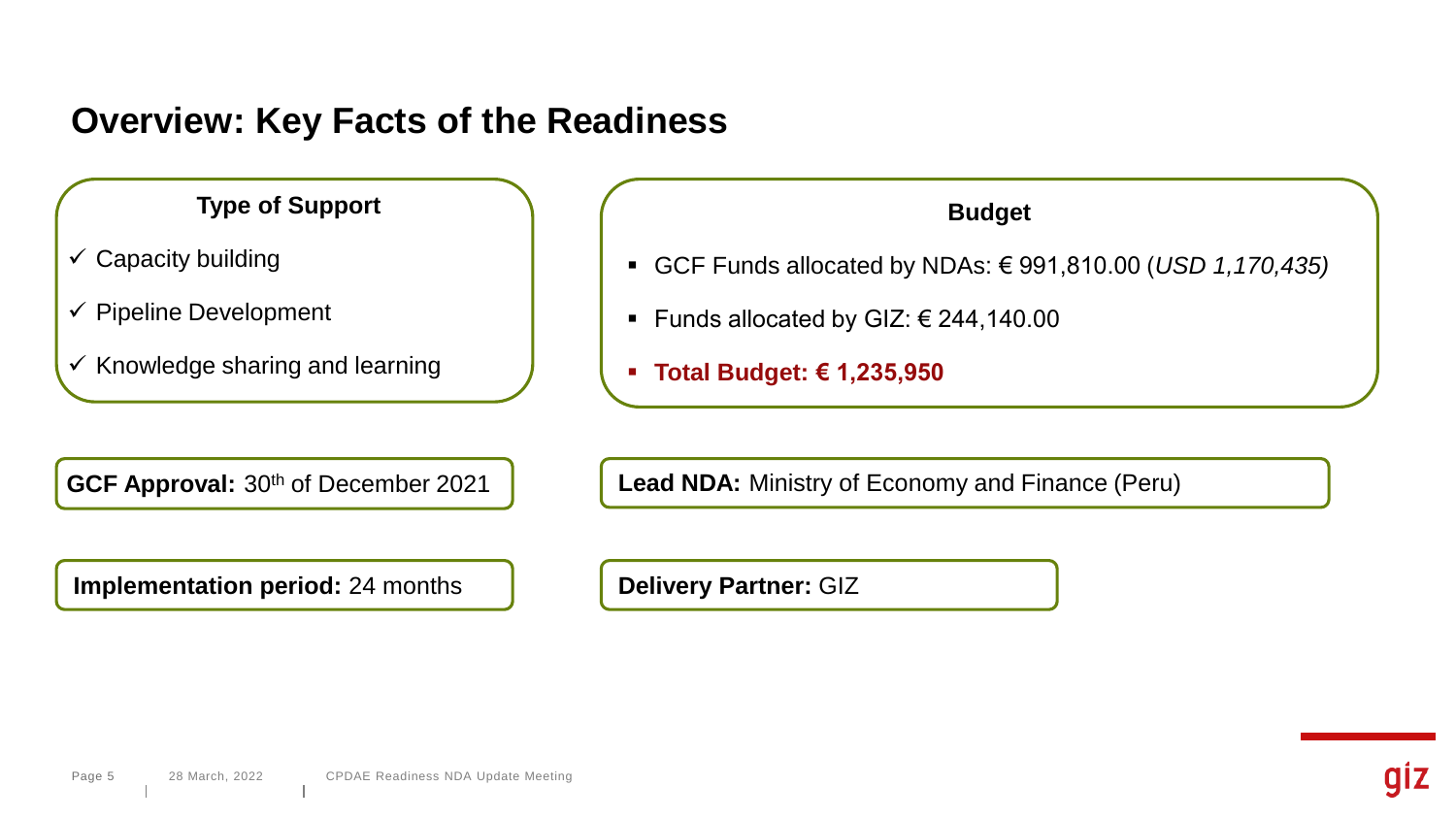## **Overview: Participants of the Readiness**



- ✓ **All CPDAE members** will participate in the activities designed for this Readiness, **except for one activity**, which contemplates a tailored consultancy **for CPDAE members with Letters of Support from their NDAs.**
- ✓ **National Designated Authorities (NDAs) / Designated Authorities (DAs) will be invited** to participate in open online trainings amongst other relevant activities.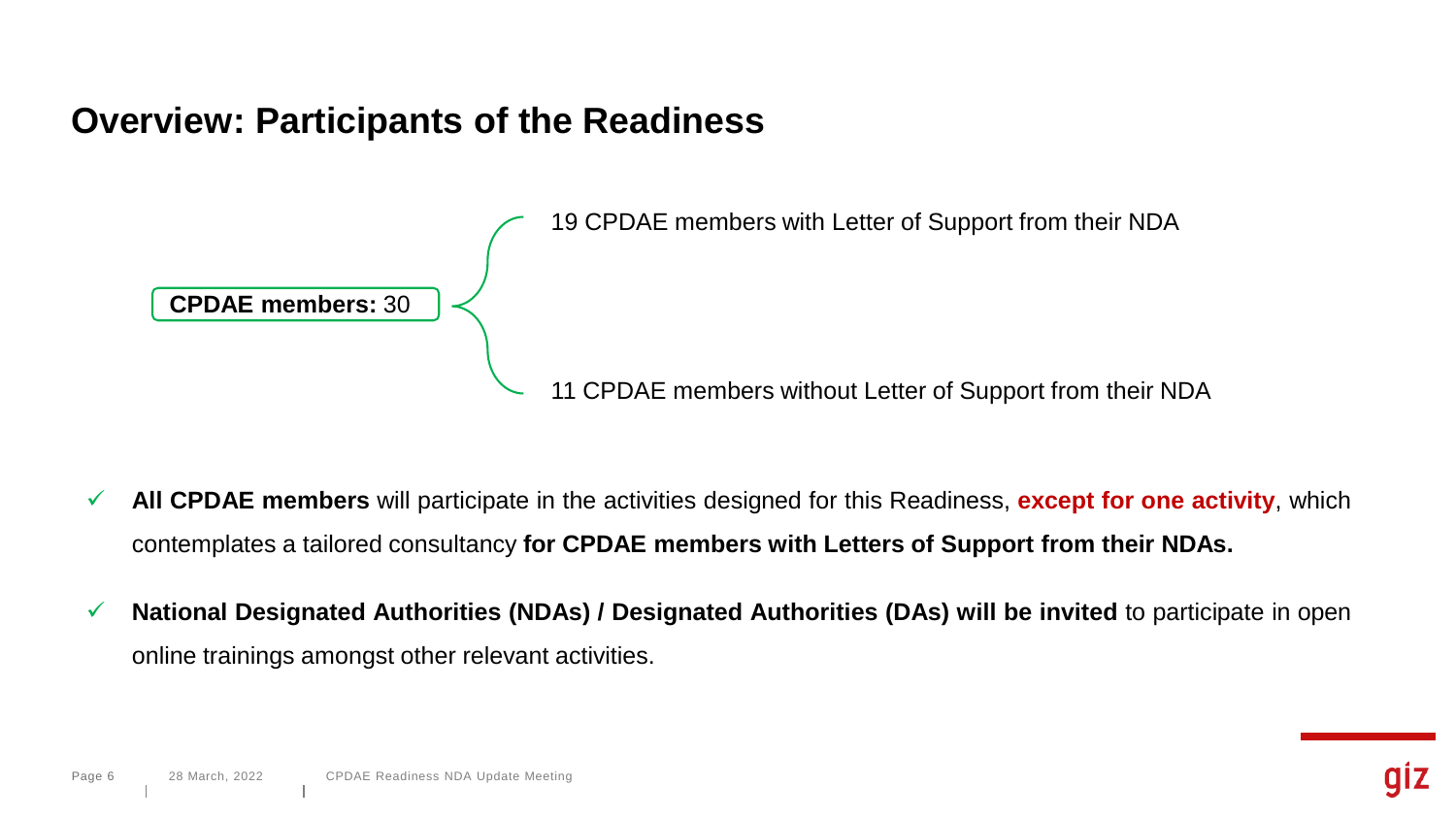## **Coordination Structure**

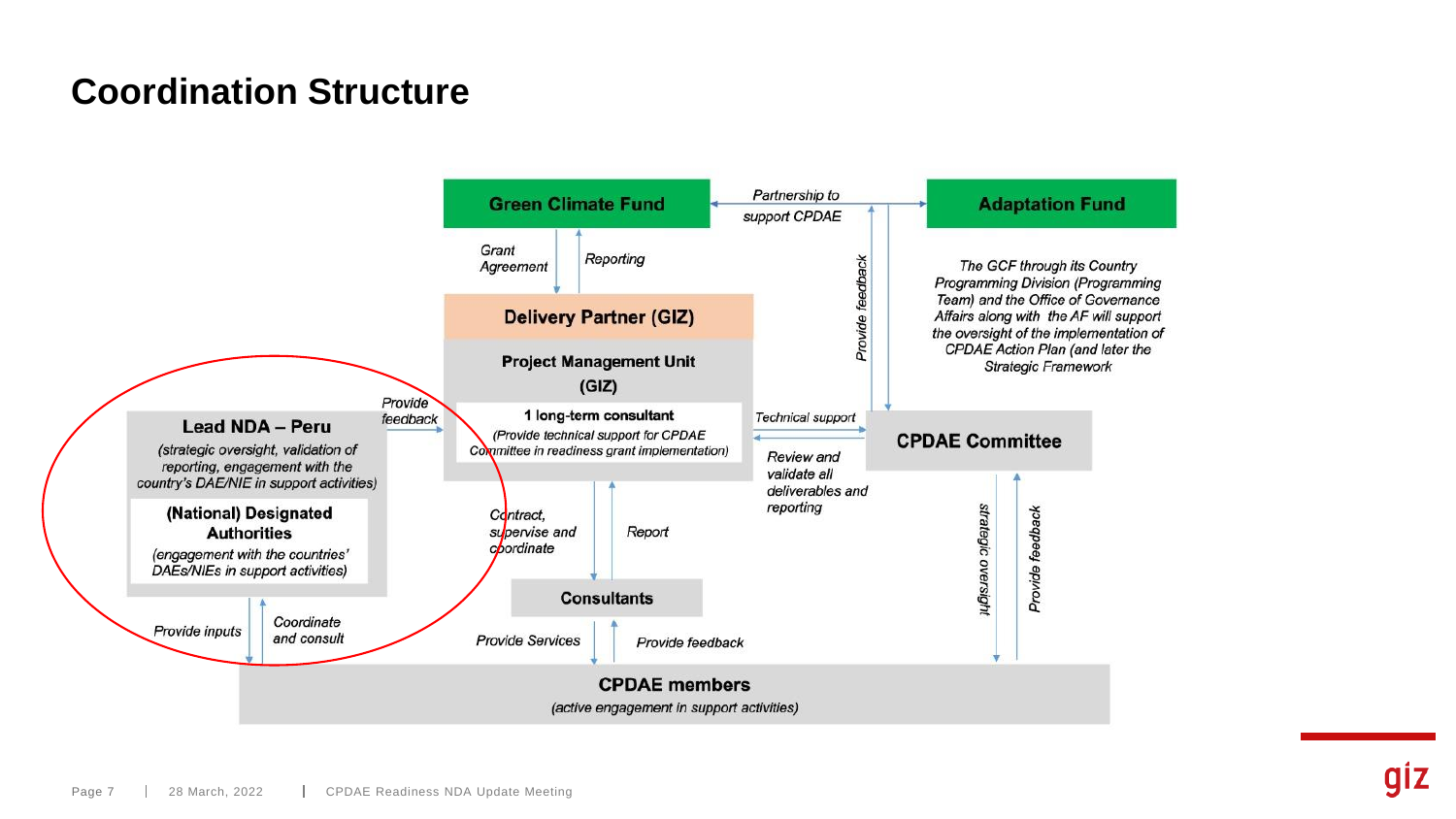## **Outcomes & Targets**

**Outcome 1.2:** Accreditation (re-accreditation/accreditation upgrade) and capacity building support for DAE and NIE

**Target:** The Community of Practice of DAEs/NIEs has an operational and efficient governance framework (Charter of Governance and guidelines) and strategic framework. The capacity of its members is improved on project design and oversight as well as re-accreditation / accreditation upgrade.

#### **Outcome 4.2:** Pipeline development for DAEs and NIEs

**Target:** CPDAE members have updated/improved their pipeline of projects in alignment with countries' priorities and entities capabilities and have a roster of experts available to support the development of good quality CNs and FPs

#### **Outcome 5.1:** Best practices and experience sharing

**Target:** The CPDAE community has knowledge sharing materials available to share lessons learned, best practices, and to facilitate their engagement with the GCF & AF and the mobilization of funds from the GCF & AF.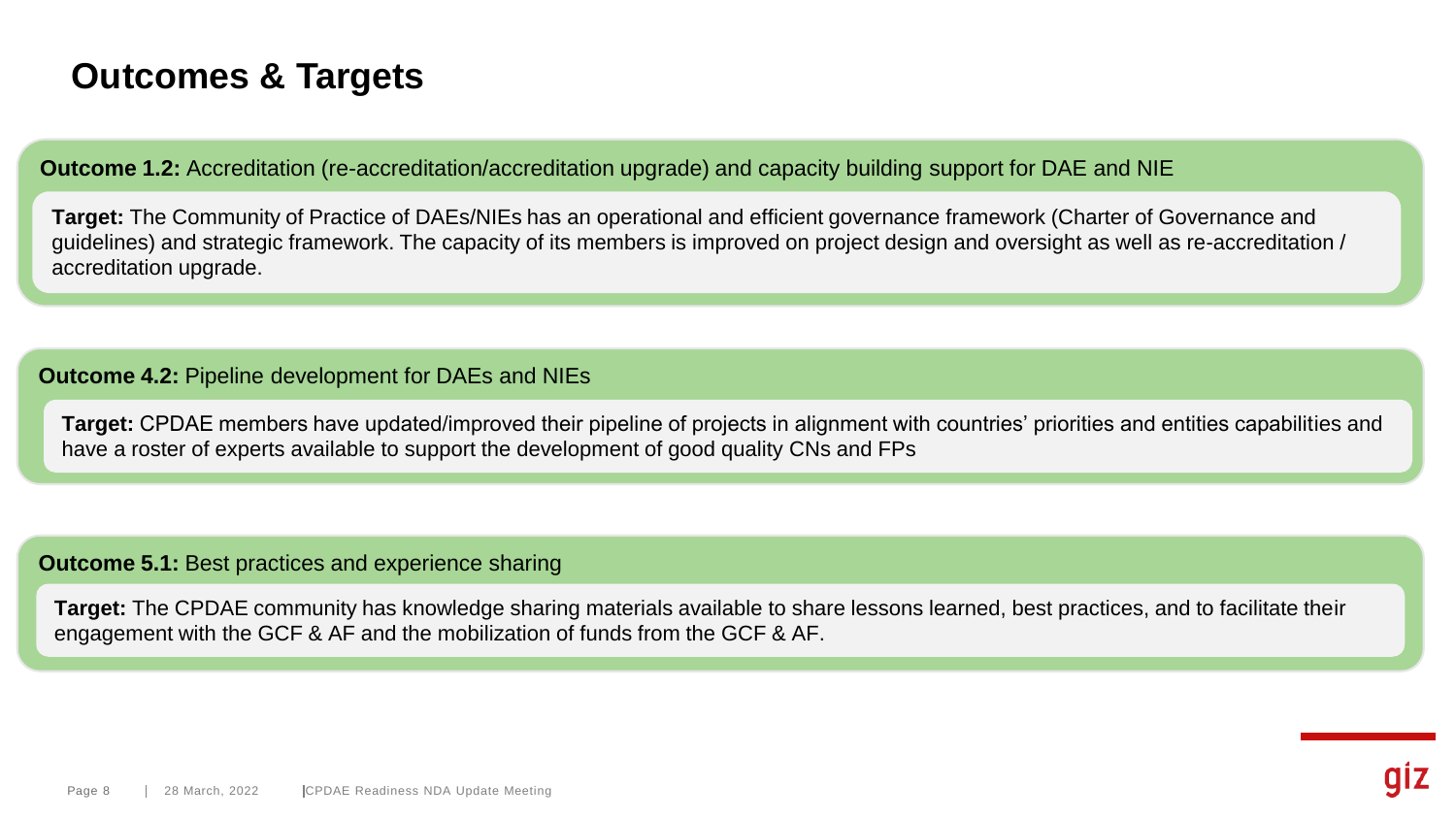## **Outputs**

#### **Output 1.2.1:**

Governance framework updated - Charter of Governance and Committee Guidelines

Possible virtual interviews with NDAs/DAs, GCF and AF

#### **Output 1.2.2:**

CPDAE Strategic framework, Roadmaps and M&E Framework developed Possible virtual interviews with NDAs/DAs, GCF and AF

#### **Outcome 1.2:**

Accreditation (reaccreditation/accreditati on upgrade) and capacity building support for DAE and **NIE** 

**Output 1.2.3:**

CPDAE Communication and outreach mechanisms strengthened COP 27/28 CPDAE side events will be open to general public

#### **Output 1.2.4:**

Capacity of CPDAE members on climate projects design and implementation strengthened NDAs/Das will be invited to participate in online training sessions

#### **Output 1.2.5:**

Re-accreditation / accreditation upgrade self-assessment tool developed

NDAs/DAs will be invited to participate in online training sessions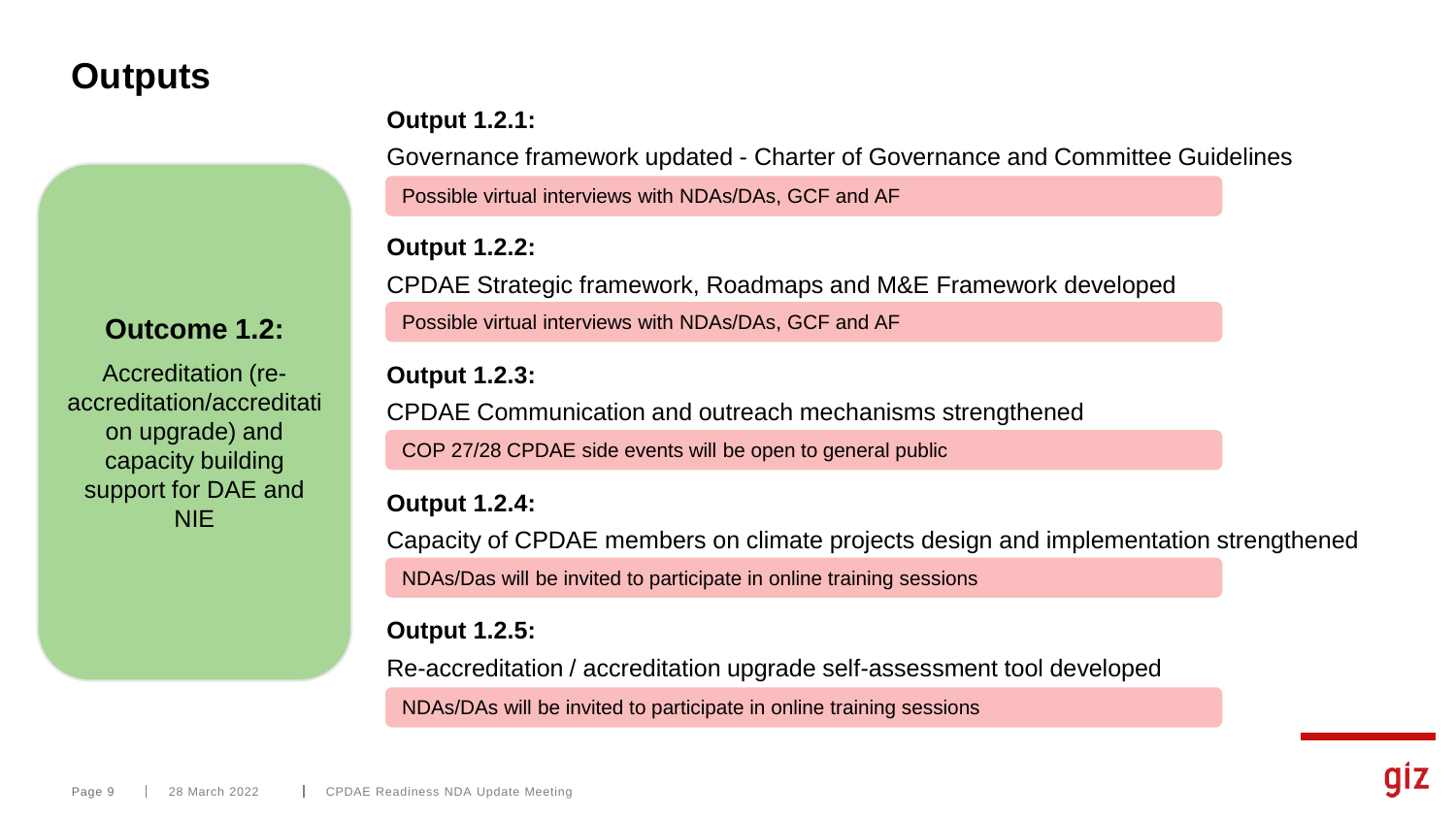## **Outputs**

#### **Outcome 4.2**

#### Pipeline development for DAEs and **NIEs**

#### **Output 4.2.1:**

CPDAE members' project pipelines updated / improved

Working sessions between CPDAE members and their respective NDA/DAs to define and prioritize transformational projects - **(only for CPDAE members with Letters of Support from their NDAs)**

NDA/DAs will have access to the roster of experts in Concept Notes and Funding Proposal high-quality design

#### **Outcome 5.1**

Best practices and experience sharing.

#### **Output 5.1.1:**

Knowledge sharing materials on project design and implementation available

NDA/DAs will have access to materials focusing on lessons learned and experience sharing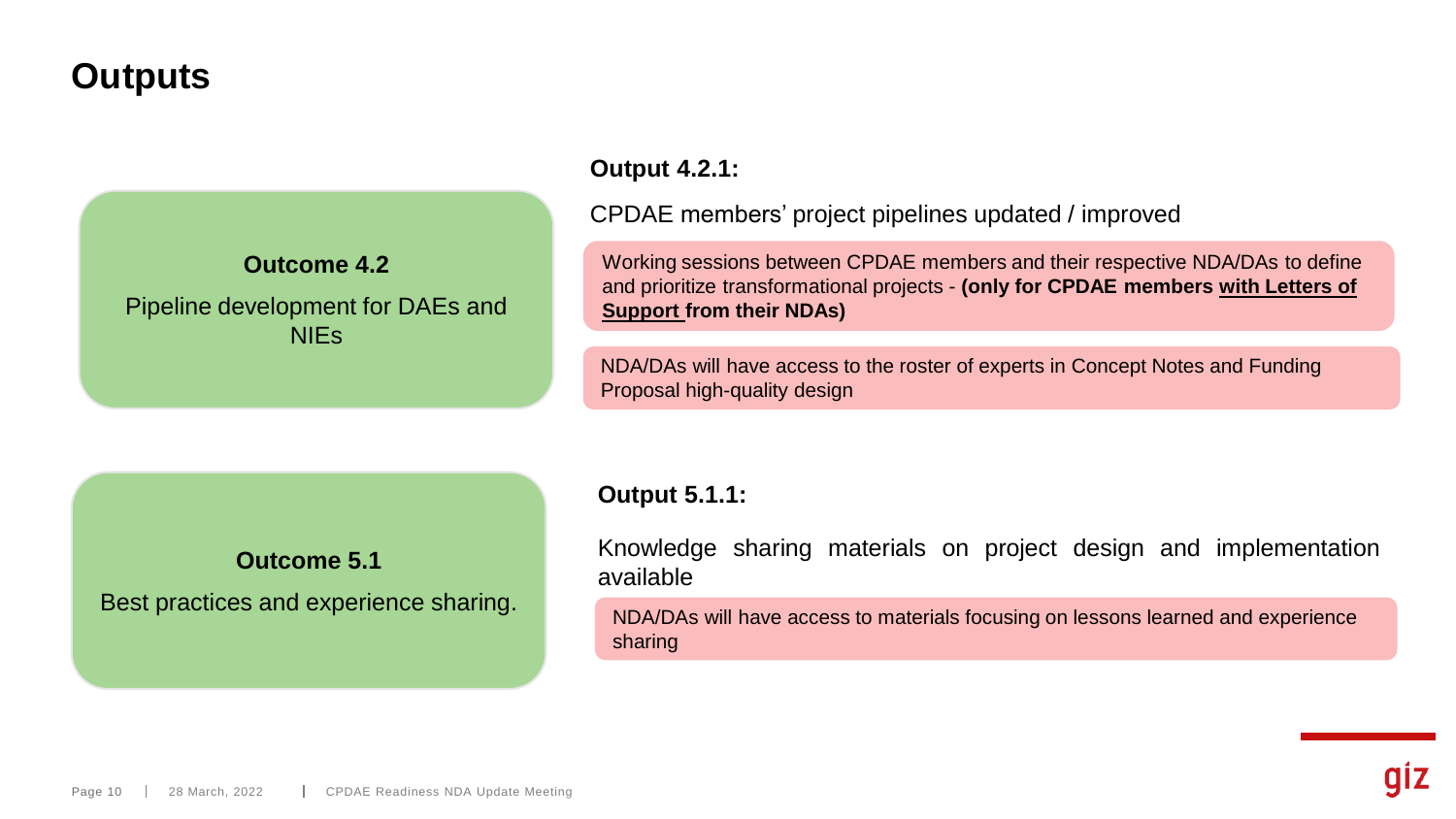## **Monitoring & Evaluation**

- Bi-annual progress report according to the GCF's templates.
	- $\checkmark$  To be proofread and signed by the Lead NDA
- Periodic progress update meetings between GIZ and the CPDAE committee and NDAs / DAs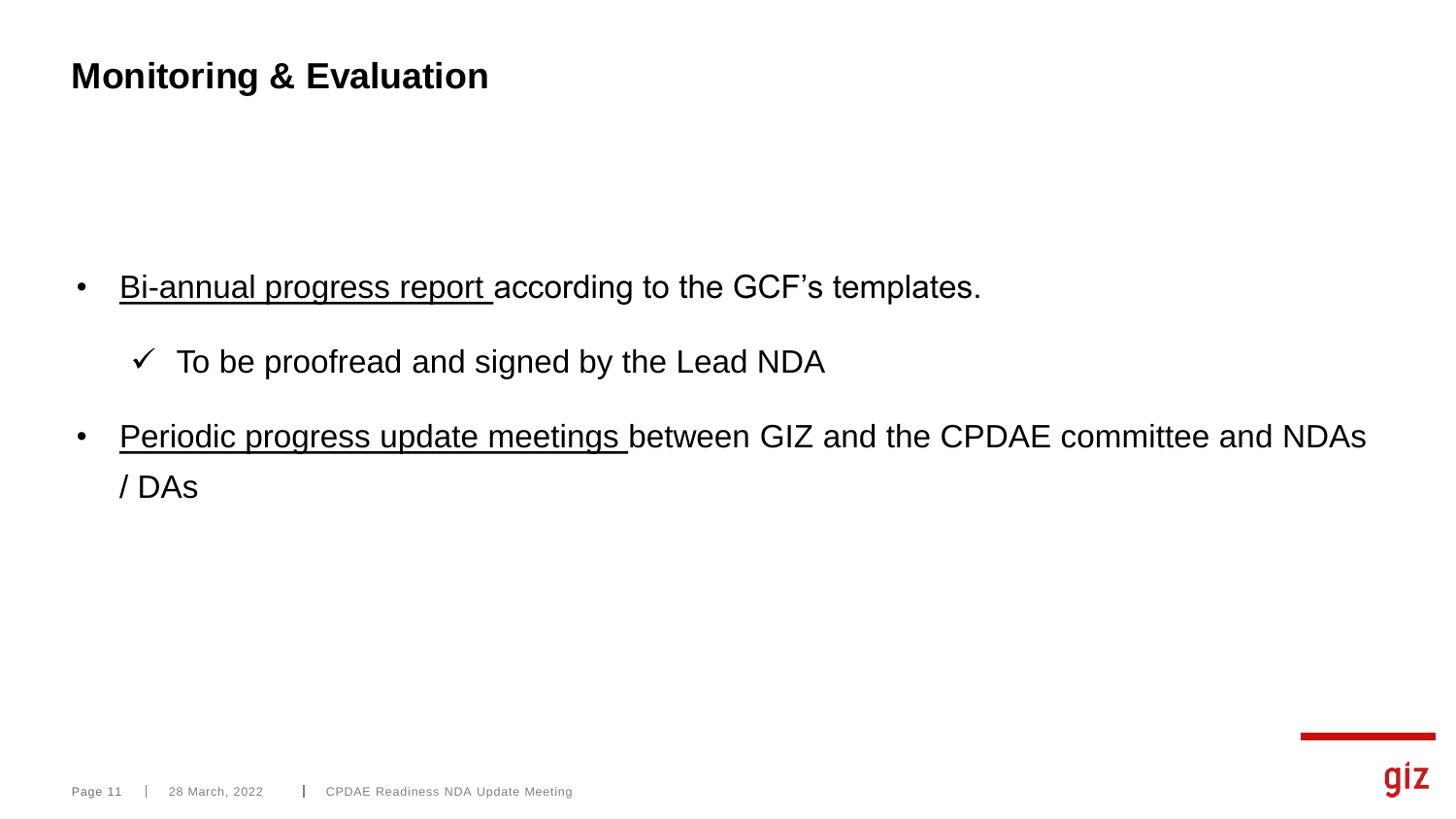## **Timeline (contracts, events & reports)**



#### \*tentative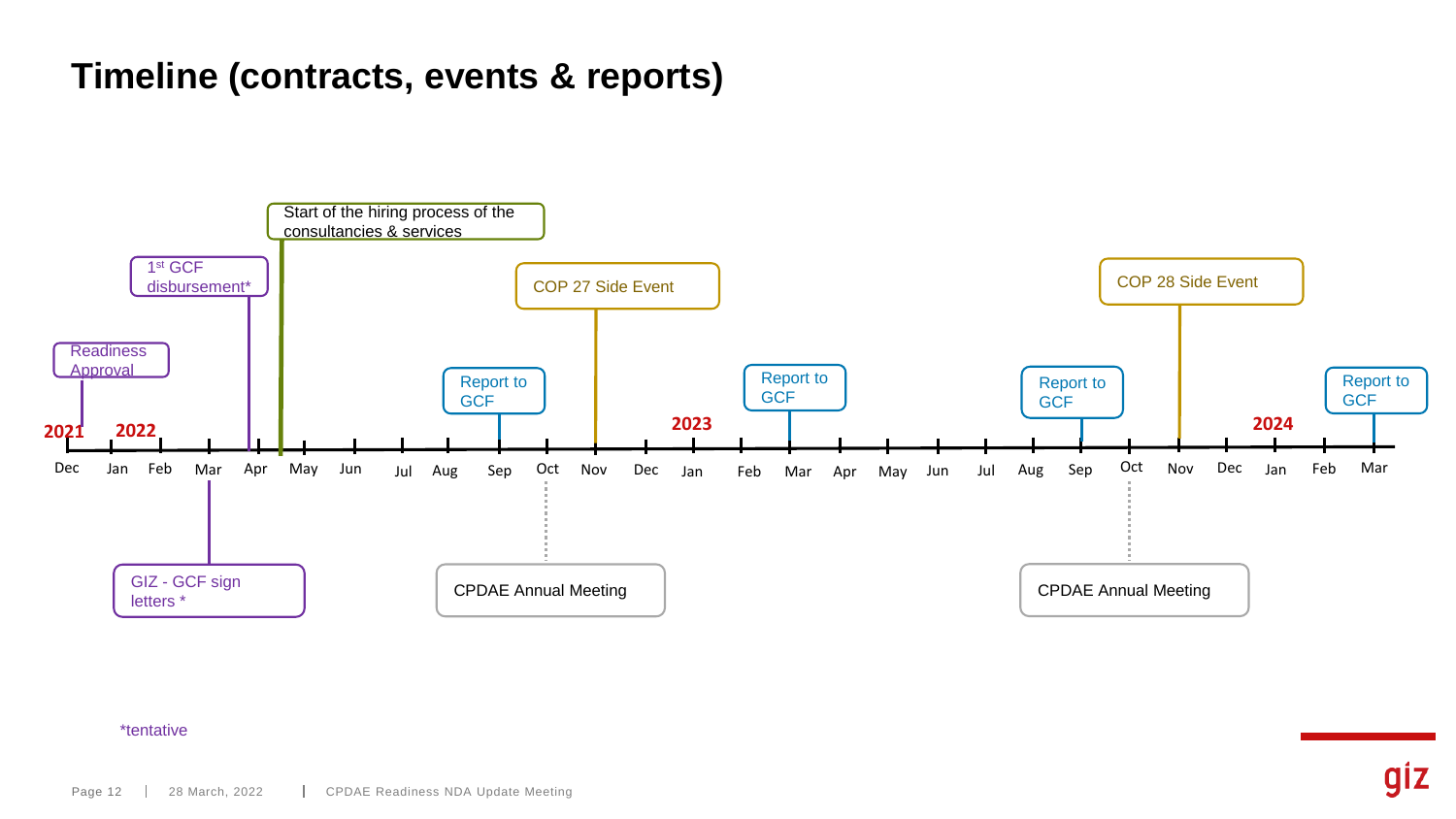## **Next Steps**

- GCF and GIZ to sign letters & GCF first disbursement.
- In coordination with the CPDAE Committee:

 $\checkmark$  Develop ToRs for initial consultants.

 $\checkmark$  Design an Operational Manual and Plan; design a M&E Plan.

 $\checkmark$  GIZ to inform/coordinate with CPDAE Members and NDAs / DAs upcoming activities.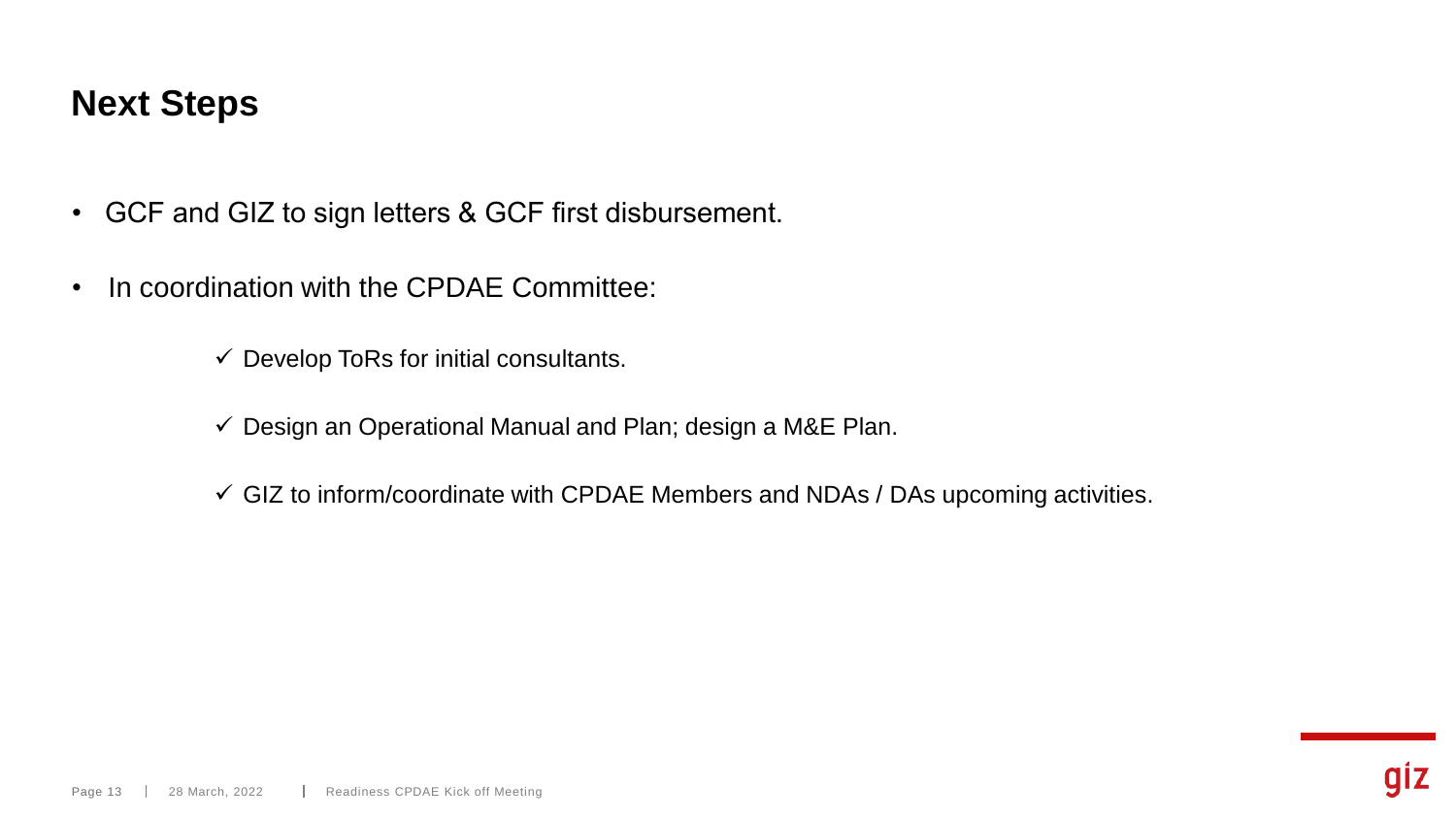# **Q & A**